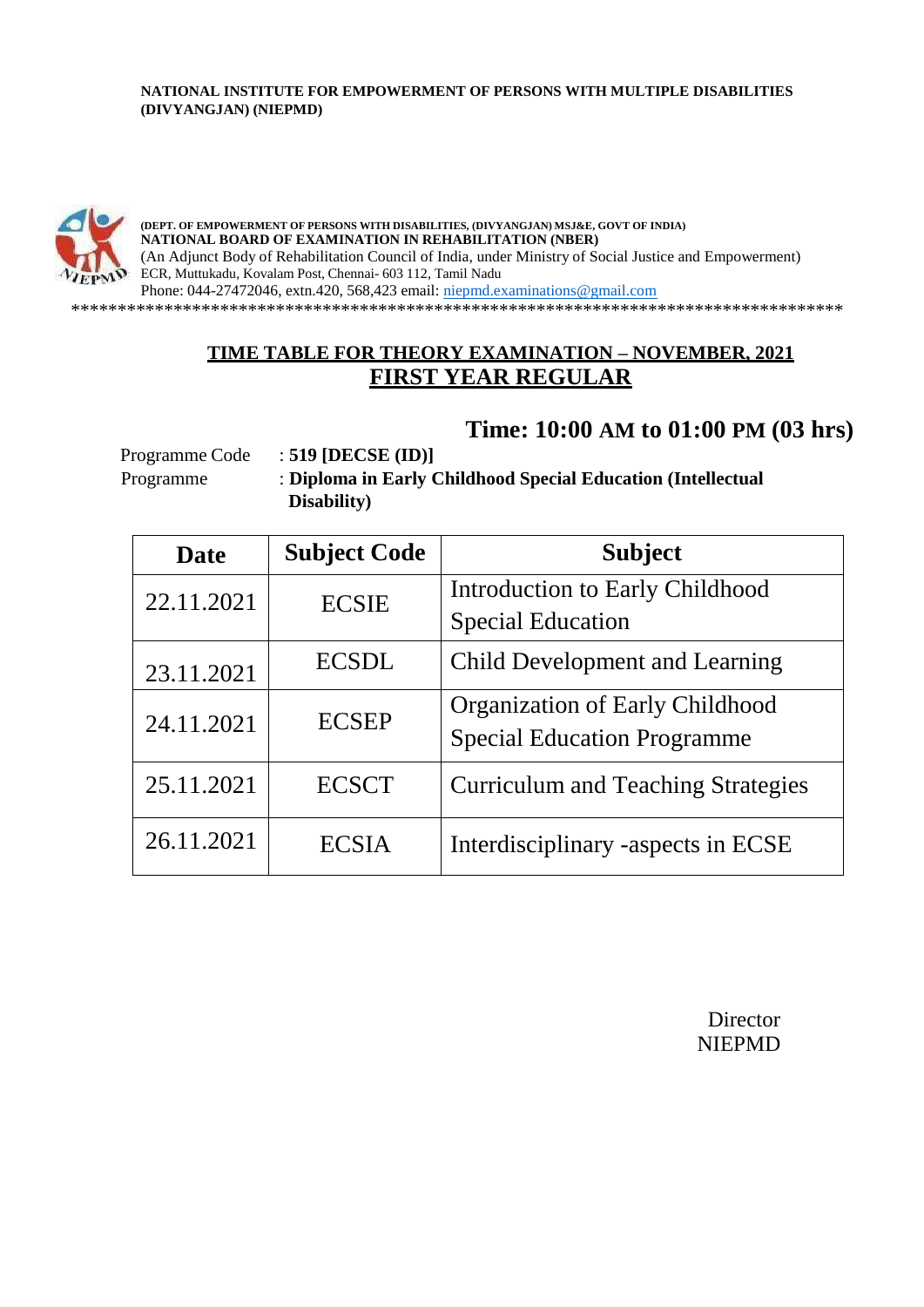#### **NATIONAL INSTITUTE FOR EMPOWERMENT OF PERSONS WITH MULTIPLE DISABILITIES (DIVYANGJAN) (NIEPMD)**



**(DEPT. OF EMPOWERMENT OF PERSONS WITH DISABILITIES, (DIVYANGJAN) MSJ&E, GOVT OF INDIA) NATIONAL BOARD OF EXAMINATION IN REHABILITATION (NBER)**

(An Adjunct Body of Rehabilitation Council of India, under Ministry of Social Justice and Empowerment) ECR, Muttukadu, Kovalam Post, Chennai- 603 112, Tamil Nadu

Phone: 044-27472046, extn.420, 568,423 email: [niepmd.examinations@gmail.com](mailto:niepmd.examinations@gmail.com)

\*\*\*\*\*\*\*\*\*\*\*\*\*\*\*\*\*\*\*\*\*\*\*\*\*\*\*\*\*\*\*\*\*\*\*\*\*\*\*\*\*\*\*\*\*\*\*\*\*\*\*\*\*\*\*\*\*\*\*\*\*\*\*\*\*\*\*\*\*\*\*\*\*\*\*\*\*\*\*\*\*

### **TIME TABLE FOR THEORY EXAMINATION – NOVEMBER, 2021 FIRST YEAR REGULAR**

## **Time: 10.00 AM to 01.00 PM (03 hrs)**

Programme Code **: 1301 [DCBR]** Programme **: Diploma in Community Based Rehabilitation**

| <b>Date</b> | <b>Subject Code</b> | <b>Subject</b>                                                                              |
|-------------|---------------------|---------------------------------------------------------------------------------------------|
| 22.11.2021  | <b>CBRPM</b>        | Principles and Methods of CBR approach<br>& Management of CBR Programme                     |
| 23.11.2021  | <b>CBRIM</b>        | <b>Identification and Rehabilitation Mental</b><br>Illness, Epilepsy and other Disabilities |
| 24.11.2021  | <b>CBRVI</b>        | Identification and Rehabilitation of<br>Persons with Visual Impairment                      |
| 25.11.2021  | <b>CBRSI</b>        | Socio-Economic Rehabilitation of Persons<br>with Hearing Impairment                         |
| 26.11.2021  | <b>CBRID</b>        | Identification and Rehabilitation of<br>Persons with Intellectual Disability                |
| 27.11.2021  | <b>CBRLD</b>        | Identification and Rehabilitation of<br>Persons with Locomotor Disability                   |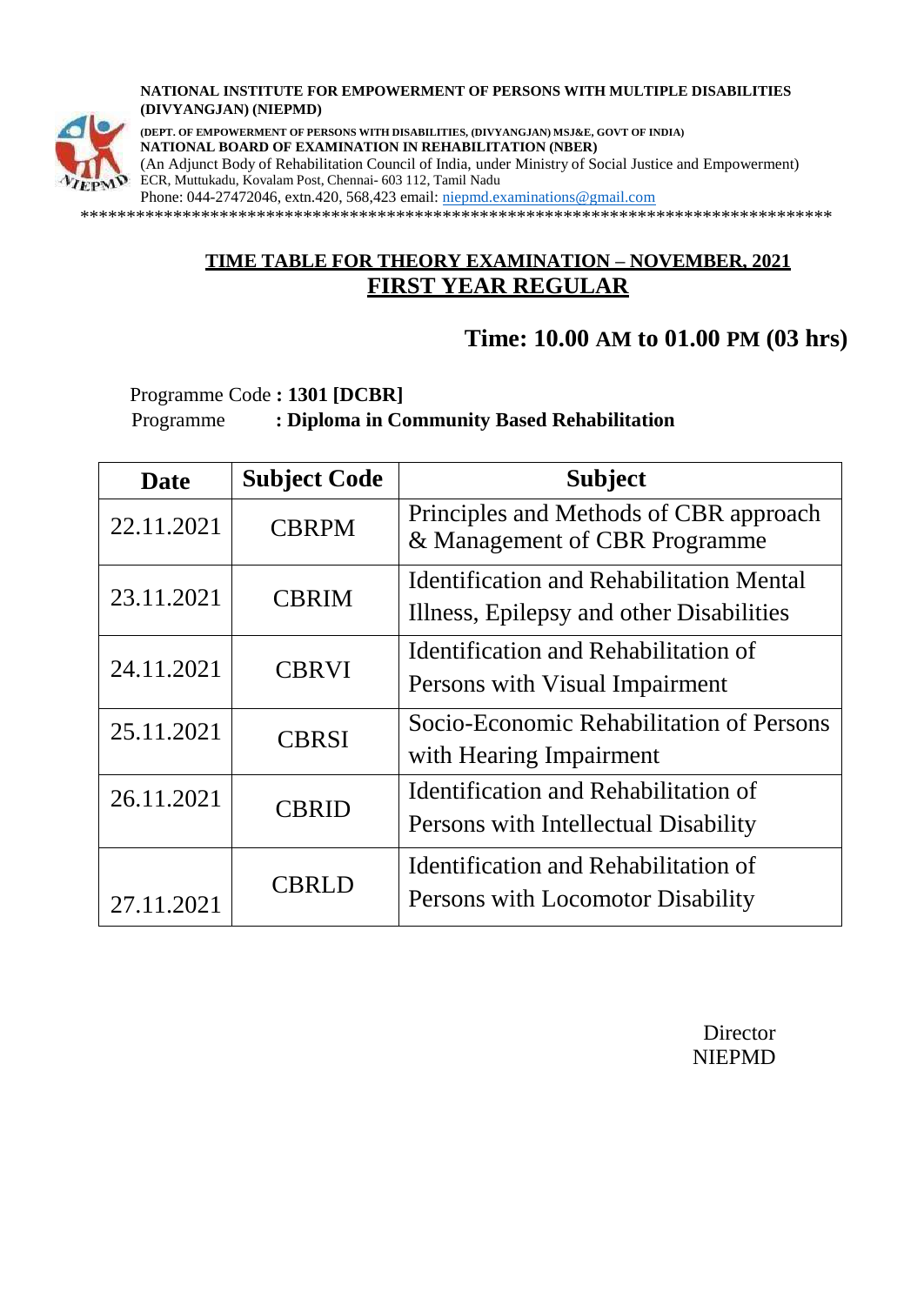

**NATIONAL INSTITUTE FOR EMPOWERMENT OF PERSONS WITH MULTIPLE DISABILITIES (DIVYANGJAN) (NIEPMD) (DEPT. OF EMPOWERMENT OF PERSONS WITH DISABILITIES, (DIVYANGJAN) MSJ&E, GOVT OF INDIA) NATIONAL BOARD OF EXAMINATION IN REHABILITATION (NBER)** (An Adjunct Body of Rehabilitation Council of India, under Ministry of Social Justice and Empowerment) ECR, Muttukadu, Kovalam Post, Chennai- 603 112, Tamil Nadu Phone: 044-27472046, extn.420, 568,423 email: [niepmd.examinations@gmail.com](mailto:niepmd.examinations@gmail.com)

\*\*\*\*\*\*\*\*\*\*\*\*\*\*\*\*\*\*\*\*\*\*\*\*\*\*\*\*\*\*\*\*\*\*\*\*\*\*\*\*\*\*\*\*\*\*\*\*\*\*\*\*\*\*\*\*\*\*\*\*\*\*\*\*\*\*\*\*\*\*\*\*\*\*\*\*\*\*\*

### **TIME TABLE FOR THEORY EXAMINATION – NOVEMBER, 2021 FIRST YEAR REGULAR**

## **Time: 10.00 AM to 01.00 PM (03 hrs)**

Programme Code **: 0551** [**DVR (ID)]** Programme **: Diploma in Vocational Rehabilitation (Intellectual Disabilities)**

| <b>Date</b> | <b>Subject Code</b> | <b>Subject</b>                                                                  |
|-------------|---------------------|---------------------------------------------------------------------------------|
| 22.11.2021  | <b>DVRIT</b>        | Intellectual Disability, Therapeutics and<br><b>First Aid</b>                   |
| 23.11.2021  | <b>DVRPV</b>        | Psychology Applied to Vocational Training                                       |
| 24.11.2021  | <b>DVRSI</b>        | <b>Special Education Related to Adult</b><br><b>Independent Living</b>          |
| 25.11.2021  | <b>DVRVP</b>        | <b>Vocational Training and Placement Aspects</b>                                |
| 26.11.2021  | <b>DVRST</b>        | Science and Technology Applied to<br><b>Vocational Training</b>                 |
| 27.11.2021  | <b>DVRCL</b>        | Community, Legal and Management<br>Aspects related to Disability Rehabilitation |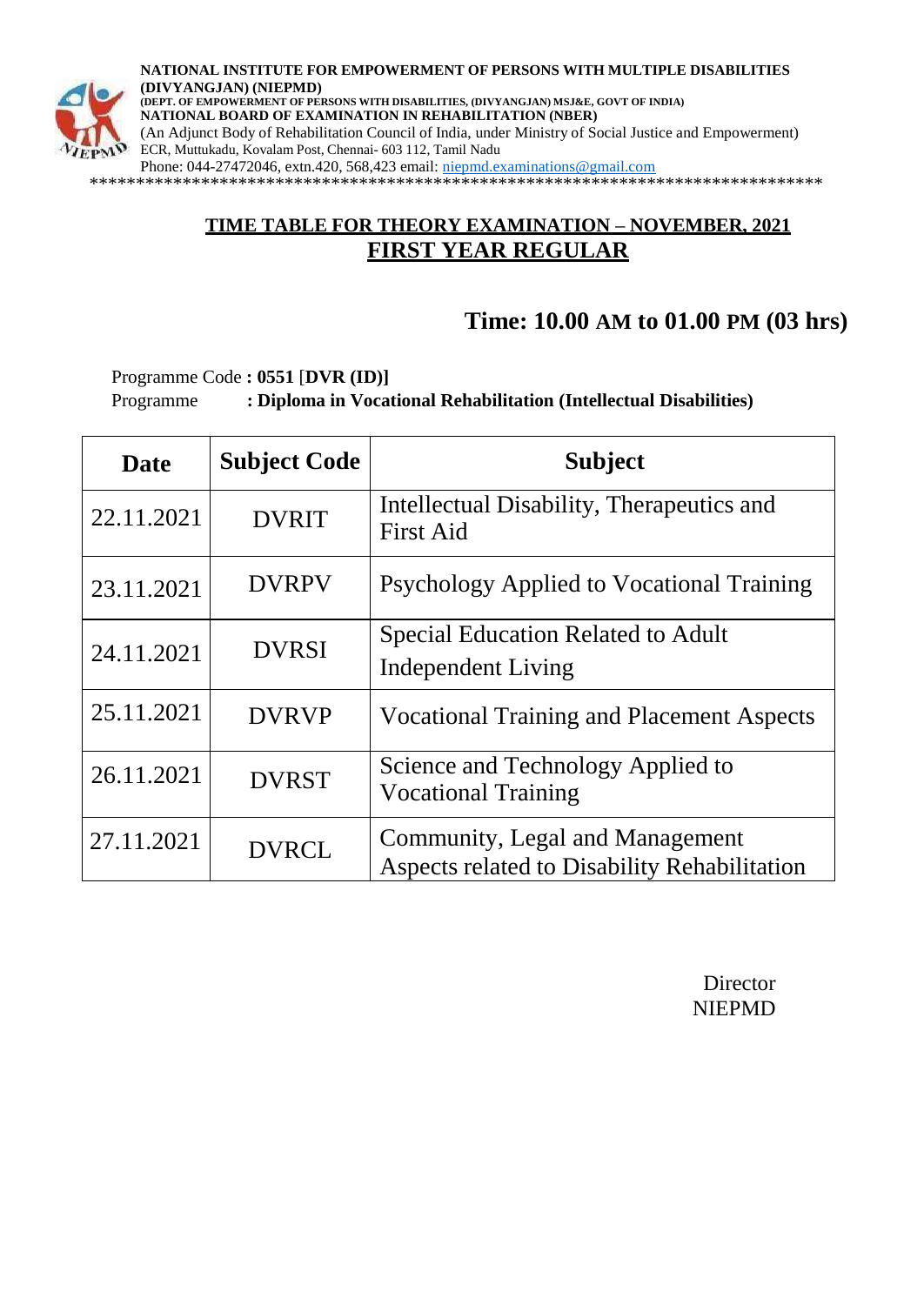

**NATIONAL INSTITUTE FOR EMPOWERMENT OF PERSONS WITH MULTIPLE DISABILITIES (DIVYANGJAN) (NIEPMD) (DEPT. OF EMPOWERMENT OF PERSONS WITH DISABILITIES, (DIVYANGJAN) MSJ&E, GOVT OF INDIA) NATIONAL BOARD OF EXAMINATION IN REHABILITATION (NBER)** (An Adjunct Body of Rehabilitation Council of India, under Ministry of Social Justice and Empowerment) ECR, Muttukadu, Kovalam Post, Chennai- 603 112, Tamil Nadu Phone: 044-27472046, extn.420, 568,423 email: [niepmd.examinations@gmail.com](mailto:niepmd.examinations@gmail.com) \*\*\*\*\*\*\*\*\*\*\*\*\*\*\*\*\*\*\*\*\*\*\*\*\*\*\*\*\*\*\*\*\*\*\*\*\*\*\*\*\*\*\*\*\*\*\*\*\*\*\*\*\*\*\*\*\*\*\*\*\*\*\*\*\*\*\*\*\*\*\*\*\*\*\*\*\*\*\*\*\*\*

# **TIME TABLE FOR THEORY EXAMINATION – NOVEMBER-2021**

# **(D.Ed. SE- FIRST YEAR REGULAR )**

**Time: 10:00 AM to 01:00 PM (03 hrs.)**

Programme Code **: 0549** (**D.Ed.SE-ID)** Programme **: Diploma in Education Special Education (Mental Retardation) / (Intellectual Disabilities) – (1st Year)**

| <b>Date</b> | <b>Subject Code</b> | <b>Subject</b>                                                                        |
|-------------|---------------------|---------------------------------------------------------------------------------------|
| 22.11.2021  | 01IDIT              | <b>Introduction to Disabilities</b>                                                   |
| 23.11.2021  | 01IDEP              | <b>Educational Psychology</b>                                                         |
| 24.11.2021  | 01IDLG              | Human Growth Development & Life<br>Span Approach                                      |
| 25.11.2021  | 01IDMT              | <b>Educational Assessment, Teaching</b><br><b>Strategies and Material Development</b> |
| 26.11.2021  | 01IDAA              | Training Adaptive Skills and<br><b>Functional Academics</b>                           |
| 27.11.2021  | 01IDST              | <b>Therapeutics</b>                                                                   |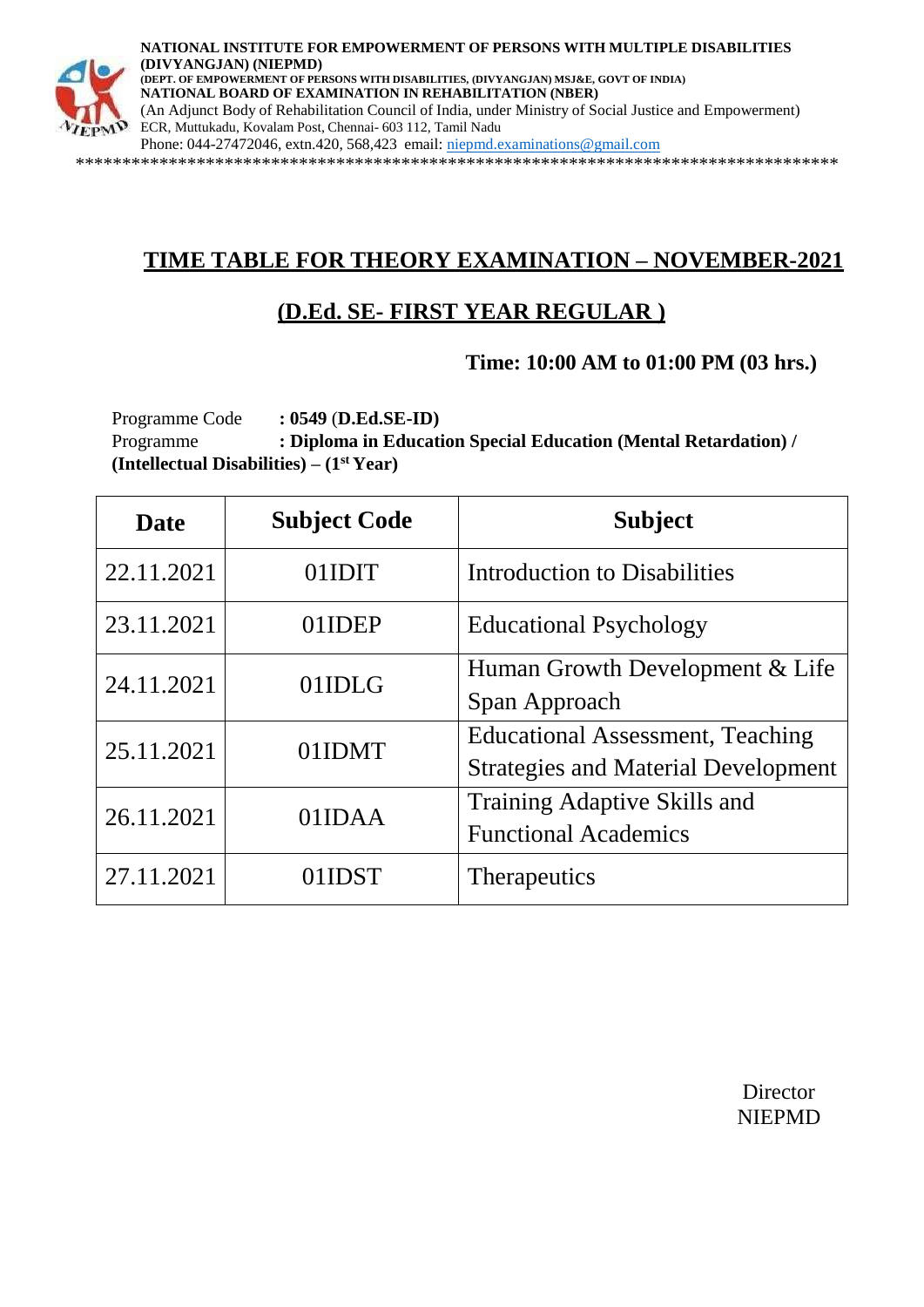

**NATIONAL INSTITUTE FOR EMPOWERMENT OF PERSONS WITH MULTIPLE DISABILITIES (DIVYANGJAN) (NIEPMD) (DEPT. OF EMPOWERMENT OF PERSONS WITH DISABILITIES, (DIVYANGJAN) MSJ&E, GOVT OF INDIA) NATIONAL BOARD OF EXAMINATION IN REHABILITATION (NBER)** (An Adjunct Body of Rehabilitation Council of India, under Ministry of Social Justice and Empowerment) ECR, Muttukadu, Kovalam Post, Chennai- 603 112, Tamil Nadu Phone: 044-27472046, extn.420, 568,423 email: [niepmd.examinations@gmail.com](mailto:niepmd.examinations@gmail.com)

\*\*\*\*\*\*\*\*\*\*\*\*\*\*\*\*\*\*\*\*\*\*\*\*\*\*\*\*\*\*\*\*\*\*\*\*\*\*\*\*\*\*\*\*\*\*\*\*\*\*\*\*\*\*\*\*\*\*\*\*\*\*\*\*\*\*\*\*\*\*\*\*\*\*\*\*\*\*\*\*\*\*

# **TIME TABLE FOR THEORY EXAMINATION – NOVEMBER-2021 (D.Ed. SE- FIRST YEAR REGULAR )**

**Time: 10:00 AM to 01:00 PM (03 hrs.)**

| Programme Code | $: 0527$ (D.Ed.SE-ASD)                                     |
|----------------|------------------------------------------------------------|
| Programme      | : Diploma in Education Special Education (Autism Spectrum) |
|                | Disorders) - $(1st Year)$                                  |

| <b>Date</b> | <b>Subject Code</b> | <b>Subject</b>                                                                                                   |
|-------------|---------------------|------------------------------------------------------------------------------------------------------------------|
| 22.11.2021  | 01ASDIT             | Introduction to Disabilities                                                                                     |
| 23.11.2021  | 01ASDEP             | <b>Educational Psychology</b>                                                                                    |
| 24.11.2021  | 01ASDNE             | Autism Spectrum Disorders: Nature, Needs &<br>Etiology                                                           |
| 25.11.2021  | 01ASDAM             | Assessment & Teaching Methods for Children<br>with ASD                                                           |
| 26.11.2021  | 01ASDAA             | ASD & Associated Conditions                                                                                      |
| 27.11.2021  | 01ASDIM             | Methodology for Practicum - Development of<br>Independent Living Skills & Teaching -<br><b>Learning Material</b> |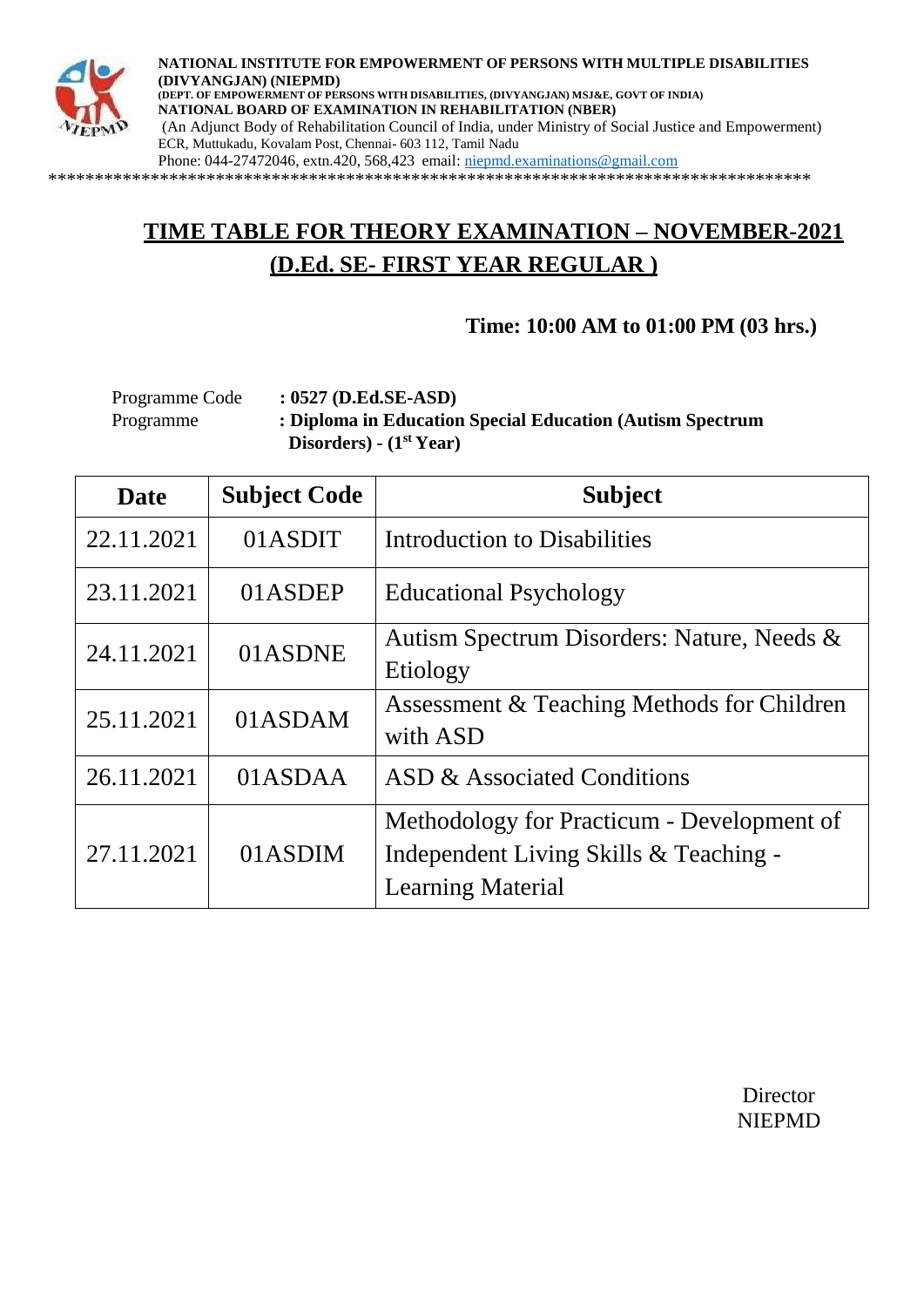

**(DEPT. OF EMPOWERMENT OF PERSONS WITH DISABILITIES, (DIVYANGJAN) MSJ&E, GOVT OF INDIA) NATIONAL BOARD OF EXAMINATION IN REHABILITATION (NBER)** (An Adjunct Body of Rehabilitation Council of India, under Ministry of Social Justice and Empowerment) ECR, Muttukadu, Kovalam Post, Chennai- 603 112, Tamil Nadu Phone: 044-27472046, extn.420, 568,423 email: [niepmd.examinations@gmail.com](mailto:niepmd.examinations@gmail.com) \*\*\*\*\*\*\*\*\*\*\*\*\*\*\*\*\*\*\*\*\*\*\*\*\*\*\*\*\*\*\*\*\*\*\*\*\*\*\*\*\*\*\*\*\*\*\*\*\*\*\*\*\*\*\*\*\*\*\*\*\*\*\*\*\*\*\*\*\*\*\*\*\*\*\*\*\*\*\*\*\*\*

## **TIME TABLE FOR THEORY EXAMINATION – NOVEMBER-2021**

# **(D.Ed. SE. FIRST YEAR REGULAR )**

### **Time: 10:00 AM to 01:00 PM (03 hrs.)**

Programme Code**: 0520 (D.Ed.SE-CP)**

Programme **: Diploma in Education Special Education (Cerebral Palsy) – (1st Year)**

| <b>Date</b> | <b>Subject Code</b> | <b>Subject</b>                                                 |
|-------------|---------------------|----------------------------------------------------------------|
| 22.11.2021  | 01CPIT              | Introduction to Disabilities                                   |
| 23.11.2021  | 01CPEP              | <b>Education Psychology</b>                                    |
| 24.11.2021  | 01CPPM              | Physical and Functional Management of<br><b>Cerebral Palsy</b> |
| 25.11.2021  | 01CPCM              | Communication, Hearing, Language & Speech                      |
| 26.11.2021  | 01CPEC              | <b>Education for Children with Cerebral Palsy</b>              |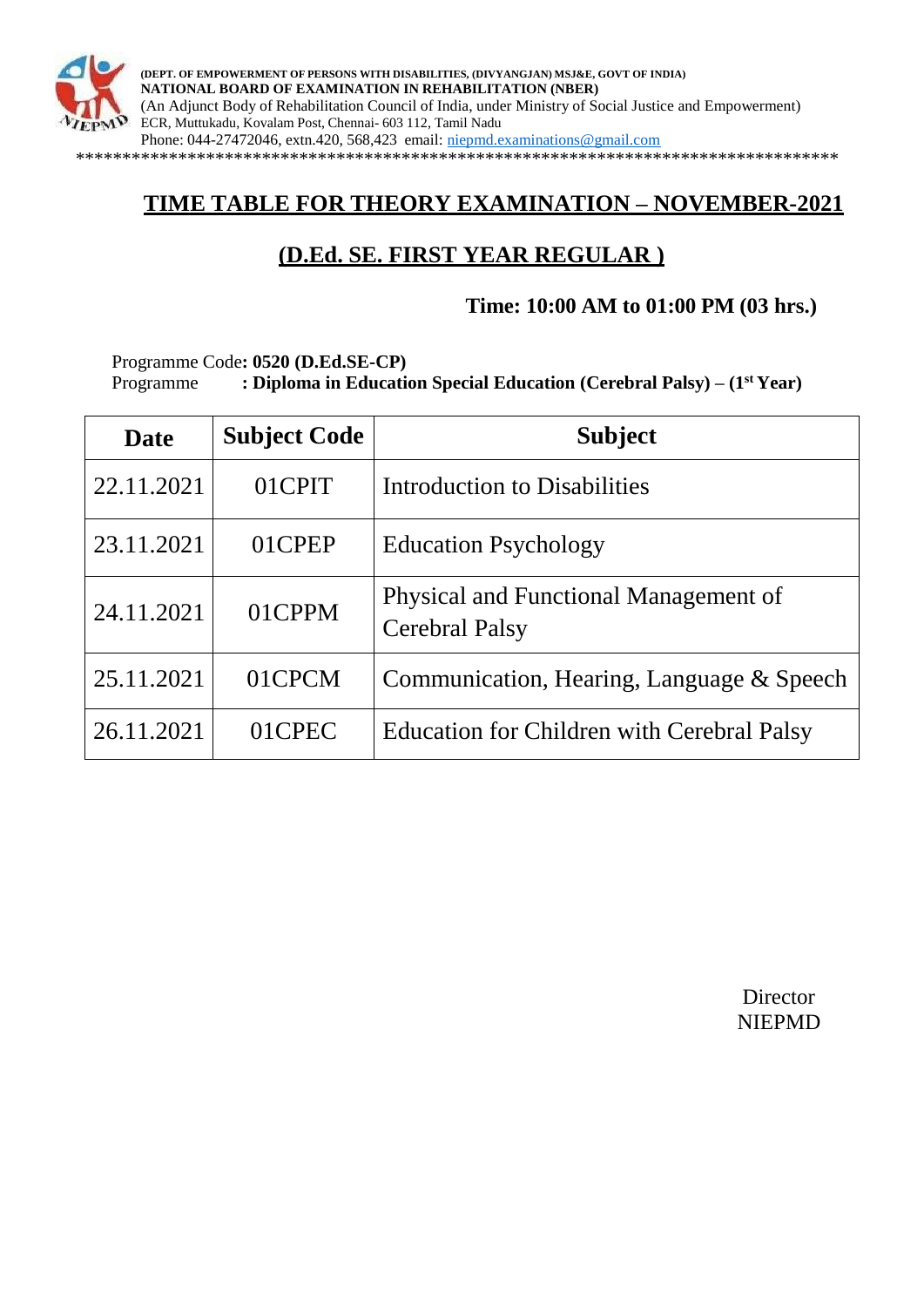

### **TIME TABLE FOR THEORY EXAMINATION – NOVEMBER-2021**

# **(D.Ed. SE. FIRST YEAR REGULAR )**

### **Time: 10:00 AM to 01:00 PM (03 hrs.)**

Programme Code**: 0548** (**D.Ed.SE-MD)**

Programme **: Diploma in Education Special Education (Multiple Disabilities) – (1st Year)**

| <b>Date</b> | <b>Subject Code</b> | <b>Subject</b>                                                                 |
|-------------|---------------------|--------------------------------------------------------------------------------|
| 22.11.2021  | 01MDID              | Introduction to Disabilities                                                   |
| 23.11.2021  | 01MDEP              | <b>Educational Psychology</b>                                                  |
| 24.11.2021  | 01MDHD              | Human Growth Development & Life Span<br>Approach                               |
| 25.11.2021  | 01MDEA              | <b>Educational Assessment, Teaching Strategies</b><br>and Material Development |
| 26.11.2021  | 01MDAA              | Training adaptive skills and functional<br>academics                           |
| 27.11.2021  | 01MDTM              | <b>Therapeutics and Multiple Disabilities</b>                                  |